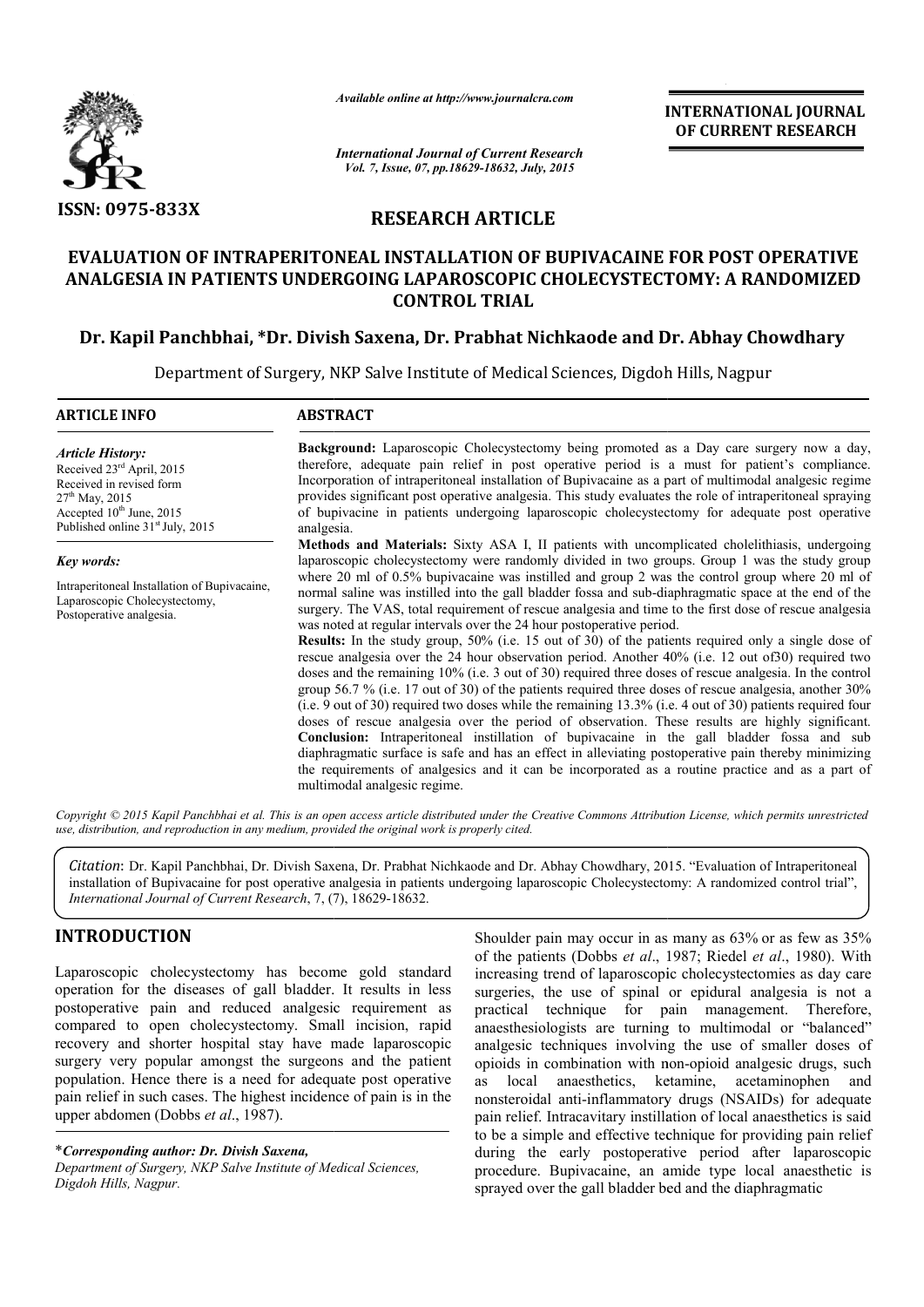surface of the liver. The rationale for this route of administration is that the peritoneum is exposed to a local anaesthetic block of visceral nociceptive conduction, thereby providing an additional mechanism of analgesia. In this present study we are assessing the effectiveness of intraperitoneal instillation of bupivacaine for providing effective post operative analgesia following laparoscopic cholecystectomies.

## **MATERIALS AND METHODS**

60 patients of Class I and Class II risk as per American Society of Anaesthesiology (ASA) of either sex were posted for elective laparoscopic cholecystectomy. participated in prospective open randomized study for post operative pain relief after laparoscopic cholecystectomy. After the informed and written consent was obtained, these patients were randomly allocated to one of the two groups:

Group 1- Study Group (20cc 0.5%Bupivacaine) –30 patients Group 2- Control Group (20cc Normal Saline) –30 patients

Patients who were sensitive to Bupivacaine, those having acute cholecystitis on admission and those belonging to ASA group III or IV were excluded from the study. A preoperative assessment in the form of detailed history, general and systemic examination and investigations like complete blood count, liver function tests, and kidney function tests, blood sugar levels, ECG and ultrasound of abdomen were performed.

#### **Methodology**

All the patients were operated in general anaesthesia with four port {umbilical as camera port(10 mm), right mid axillary line port for gall bladder retraction (5 mm), epigastric port (10 mm) and right midclavicular port (5 mm) as working ports} laparoscopic cholecystectomy. Intra abdominal pressure was maintained between  $10 - 12$  mm of Hg. After the gall bladder was extracted,  $15^{\circ}$  of head low and right tilt position was given. A pre aspirated syringes of 20 cc 0.5% mg. Bupivacaine or Placebo (20cc Normal saline) was sprayed in the same position over the gall bladder fossa and right sub diaphragmatic space under direct vision by the operating surgeon. After the drug was sprayed the head low and right till position was maintained for the next 10 minutes. Pneumoperitoneum was completely evacuated by the surgeon before closing port sites by manual compression of the abdomen. The total duration of surgery was recorded for all the patients. In the post operative period following points were assessed in all the patients:

- 1. **VAS Assessment:** The patients were asked to indicate their pain scores on a 10 cm visual analogue pain scale where 'O' indicated no pain and '10' indicated worst possible pain. The VAS was recorded at 0, 2, 4, 8, 12, 18 and 24 hrs after surgery.
- 2. **Rescue analgesia:** Rescue analgesic (Inj. Diclofenac Sodium I.M) was administered when the VAS was  $\geq$  5 or when the patient demanded an Analgesic. The time taken to the first dose of rescue analgesia and the total dose of rescue analgesics received by each patient were recorded.
- 3. **Site of Pain:** The site of pain was determined by asking the patient to indicate the site of discomfort. Also the

patient was asked whether he was experiencing shoulder tip pain.

4. **Topic effects of bupivacaine:** Patients were monitored postoperatively for any toxic side effects of bupivacaine such as respiratory depression, restlessness, tremors, convulsions and arrhythmias.

The results were subjected to statistical analysis. Statistical analysis was done by the independent't' test and chi-square test. P value < 0.05 was considered statistically significant.

## **RESULTS**

Being a Randomised Control Trial (RCT), the two groups were comparable with regard to their age, sex, Body Mass Index and patients belonging to ASA Class I and II. The duration of surgery was also comparable in both the groups (Table 1)

**Table 1. Comparison of two groups with respect to age, sex, BMI, ASA and operating time**

|                               | Study group            | Control group     | 'p'         |
|-------------------------------|------------------------|-------------------|-------------|
|                               | (bupivacaine)          | $(saline)$ n=30   | Value       |
|                               | $n=30$ Mean $\pm$ S.D. | $Mean \pm S.D.$   |             |
| Age (yrs)                     | 41.97±17.045           | 38.90±12.246      | $0.427*$    |
| Sex(M/F)                      | 7/23                   | 10/20             | $0.390^{#}$ |
| BMI(kg/m <sup>2</sup> )       | $26.53 \pm 3.550$      | $26.07 \pm 3.503$ | $0.61*$     |
| ASA Class(I/II)               | 26/4                   | 26/4              | $1.000^{#}$ |
| Duration of surgery (min.)    | 86.67±20.441           | 83.83±15.849      | $0.551*$    |
| $\mathbf{a}$ and $\mathbf{a}$ |                        | #                 | 0.07.7      |

 $*$   $p > 0.05$ - *Not significant, By Independent 't' test*,  $*$   $p > 0.05$ - *Not significant, By Pearson Chi-Square test* 

The VAS was measured at rest, at regular intervals over a period of 24 hours. VAS was found to be significantly reduced in the study group as compared to the control group at the end of the  $2<sup>nd</sup>$ ,  $4<sup>th</sup>$  and  $24<sup>th</sup>$  hour after surgery (Table 2).

**Table 2. Comparison of VAS in both groups**

| <b>VAS</b>       | Study group          | Control group    | 'p' Value |
|------------------|----------------------|------------------|-----------|
|                  | (bupivacaine) $N=30$ | (saline) $N=30$  |           |
| 0 <sub>hrs</sub> | $0.43 \pm 1.194$     | $1.20 \pm 1.901$ | 0.066     |
| 2 hrs            | $1.90 \pm 1.826$     | $4.43 \pm 1.591$ | $0.000*$  |
| 4 hrs            | $2.60 \pm 1.653$     | $3.80 \pm 2.156$ | $0.019*$  |
| 8 hrs            | $3.37 \pm 1.810$     | $3.67 \pm 1.807$ | 0.523     |
| 12 hrs           | $4.03 \pm 2.189$     | $4.27 \pm 1.893$ | 0.66      |
| 24 hrs           | $2.67 \pm 1.241$     | $3.60 \pm 1.754$ | $0.021*$  |

 *\* p < 0.05- Significant, By Independent't' test*

The most common site of pain recorded was in the right hypochondrium. No significant difference as to the location of pain was observed between the groups (Table 3).

| Site of pain        | Study group<br>(bupivacaine)<br>$N = 30$ | Control group<br>(saline) $N=30$ | Total $(60)$ |
|---------------------|------------------------------------------|----------------------------------|--------------|
|                     | No. of patients<br>$\binom{0}{0}$        | No. of patients<br>$\%$          |              |
| Right hypochondrium | 25 (83.3%)                               | 21(70%)                          | 46(76.7%)    |
| Generalized         | 5(16.7%)                                 | 5(16.7%)                         | 10(16.7%)    |
| Abdomen             |                                          |                                  |              |
| Upper Abdomen       |                                          | $4(13.3\%)$                      | $4(6.7\%)$   |

*p= 0.114(Not significant), By Pearson Chi-Square test*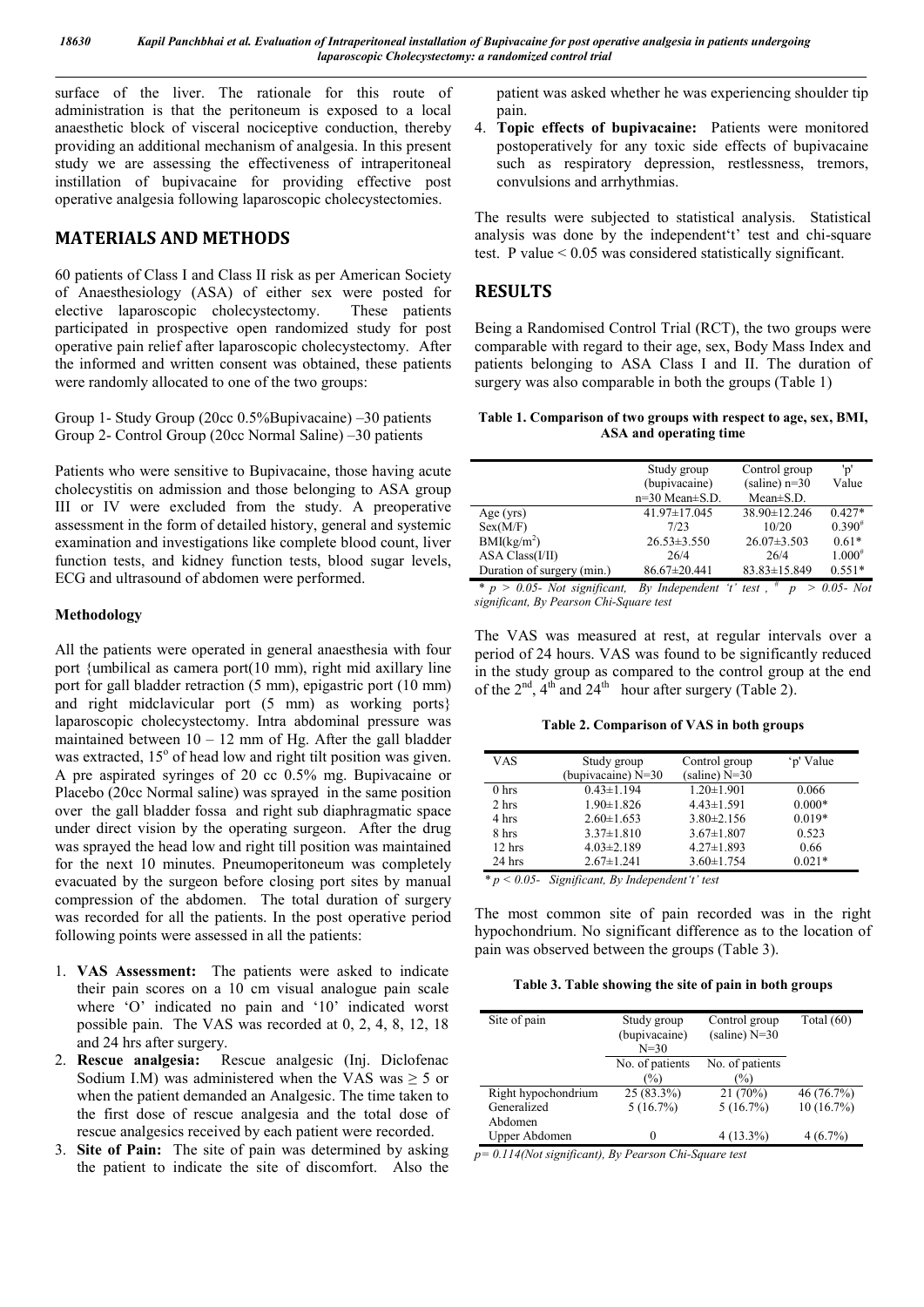In the study group, 50% (i.e. 15 out of 30) of the patients required only a single dose of rescue analgesia over the 24 hour observation period. Another 40% (i.e. 12 out of 30) required two doses and the remaining 10% (i.e. 3 out of 30) required three doses of rescue analgesia. In the control group 56.7% (i.e. 17 out of 30) of the patients required three doses of rescue analgesia, another 30%(i.e. 9 out of 30) required two doses while the remaining 13.3%(i.e. 4 out of 30) patients required four doses of rescue analgesia over the period of observation. It states that requirement of rescue analgesics was significantly higher in the control group (Table 4).

**Table 4. Table showing number of rescue analgesic doses required in both groups**

| Total dose      | Study group<br>(bupivacaine) $N=30$ | Control group<br>(saline) $N=30$ | Total $(60)$ |
|-----------------|-------------------------------------|----------------------------------|--------------|
|                 | No. of patients $(\% )$             | No. of patients $(\% )$          |              |
|                 | $15(50\%)$                          |                                  | 15(25%)      |
|                 | $12(40\%)$                          | $9(30\%)$                        | 21(35%)      |
|                 | $(10\%)$<br>3                       | 17(56.7%)                        | $20(33.3\%)$ |
|                 |                                     | $4(13.3\%)$                      | $4(6.7\%)$   |
| Total doses (   | $1.60 \pm 0.675$                    | $2.83 \pm 0.648$                 | p value      |
| Mean $+/-$ S.D. |                                     |                                  | $0.000*$     |

*\*p=0.000- Significant, By Pearson Chi-Square test* 

### **DISCUSSION**

The advent of laparoscopic cholecystectomy was the catalyst that aroused the interest of general surgeons worldwide in laparoscopy and closed abdominal surgery. The technique was first described by Phillipe Mouret in 1988 and it was refined and popularized in the United States by Reddick and Olsen (1983). In 17-41% of the patients, pain is the dominating complaint and the primary reason for prolonged convalescence after laparoscopic cholecystectomy (Bisgaard *et al*., 2001). Interestingly, the type of pain after laparoscopy differs considerably from that seen after laparotomy. Whereas laparotomy results mainly in parietal pain (located in the abdominal wall), patients complain more of visceral pain (deep, dull, difficult to localize, inside the abdomen, resembling biliary colic) after operative laparoscopy. Shoulder pain secondary to diaphragmatic irritation as a result of  $CO<sub>2</sub>$ pneumo-peritoneum is a frequent postoperative observation after laparoscopy. Mechanism of pain after laparoscopy has been reviewed by Schoeffler, Diemunsch, and Fourgeaud (Bisgaard, 2001). Rapid distension of the peritoneum may be associated with tearing of blood vessels, traumatic traction of the nerves and release of inflammatory mediators. Comyn (Narch *et al*., 1991) reported that peritoneal biopsy performed 2-3 days after laparoscopy showed peritoneal inflammation and neuronal rupture, and there was a linear inverse relationship between abdominal compliance at the time of laparoscopy and severity of postoperative pain. Pain is most intense on the day of surgery and subsequently declines to low levels within 3-4 days (Bisgaard *et al*., 2001). Although NSAIDs appear to be highly efficacious for managing post laparoscopic cholecystectomy pain, they have the disadvantage that they may cause gastric irritation in addition to impairing platelet and renal function.

In 1991, it was suggested by Narchi *et al*. (1991), that instillation of local anaesthetic into the abdominal cavity during laparoscopic procedures may reduce the post operative shoulder pain. Subsequent studies with intra peritoneal local anaesthetic have shown mixed results. In 1993, Chundrigar and colleagues (Chundrigar *et al*., 1993) used 20 ml of 0.25% bupivacaine directly onto the gall bladder bed, with significant pain relief following laparoscopic cholecystectomy. The study comprised 60 consecutive patients listed for elective laparoscopic cholecystectomy. Patients were assessed for pain using a visual analogue pain scale at five time intervals after surgery; 1, 2, 4, 8 hrs and at discharge. There was a significant reduction in pain scales at the  $1<sup>st</sup>$  and  $2<sup>nd</sup>$  hr time intervals after surgery in the study group. In 1997, Weber *et al*. (1997) sprayed 10 ml of 0.5% bupivacaine postoperatively into the sub-diaphragmatic space in 50 patients. The evaluation of postoperative pain was done according to a numerical verbal scale and the dose of analgesia required. Their results showed significantly reduced pain scores at 2, 6, and 12 hrs. In 2002, a similar study by Bhardwaj *et al*. (2002) found good pain relief with 20 ml of 0.5% of bupivacaine with adrenaline 1:200,000 following laparoscopic cholecystectomy. The Visual Analogue Score was significantly lower in the study group as compared to the control group at the  $1<sup>st</sup>$ ,  $4<sup>th</sup>$  and  $8<sup>th</sup>$  postoperative hour. This was also observed in our study where the total number of doses of analgesic was higher in the control group as compared to the study group.

The risk of bupivacaine instillation was studied by Raetzell *et al*. (1995). They concluded that maximum plasma concentrations of bupivacaine after intraperitoneal application of 50 or 100 mg occurred after 5- 30 minutes with a mean of 0.48 and 1.0 mg/L, which resembles other techniques of regional anaesthesia like brachial plexus or epidural blockade. No side effects attributable to the local anaesthetic were noted. Of the 41 RCT's reviewed, 13 trials with 18 treatment arms compared intraperitoneal bupivacaine 50-155 mg (in 17 treatment arms) with saline or no treatment. In all trials the local anaesthetic was administered in the right sub diaphragmatic or gall bladder region in concentrations between 0.1% and 0.5%.Overall 7 of the 13 trials found improved pain relief for at least one of the evaluated pain measures. In 7 trials with 10 treatment arms, overall pain scores and pain scores for abdominal pain and shoulder tip pain were significantly reduced compared with the control patients. In most studies pain scores were reduced only in the early post operative period however in two trials (Pasqualucci *et al*., 1994; Pasqualucci *et al*., 1996), pain reduction lasted up to 24 hrs. In both studies 20cc of 0.5% bupivacaine was used in the study group. In the remaining 6 trials no effect on pain scores and supplement analgesia was observed.

#### **The differences in the between the results of the various RCT's are difficult to explain. The most plausible explanations could be:-**

- i. Application of insufficient dose of local anaesthetic as has been implied in most of the negative studies (Rademaker *et al*., 1994).
- ii. Instillation in supine position preventing the drug from flowing over the celiac plexus and the phrenic nerve (Rademaker *et al*., 1994).
- iii. Anatomic flux diverting the drug away from the site of instillation.